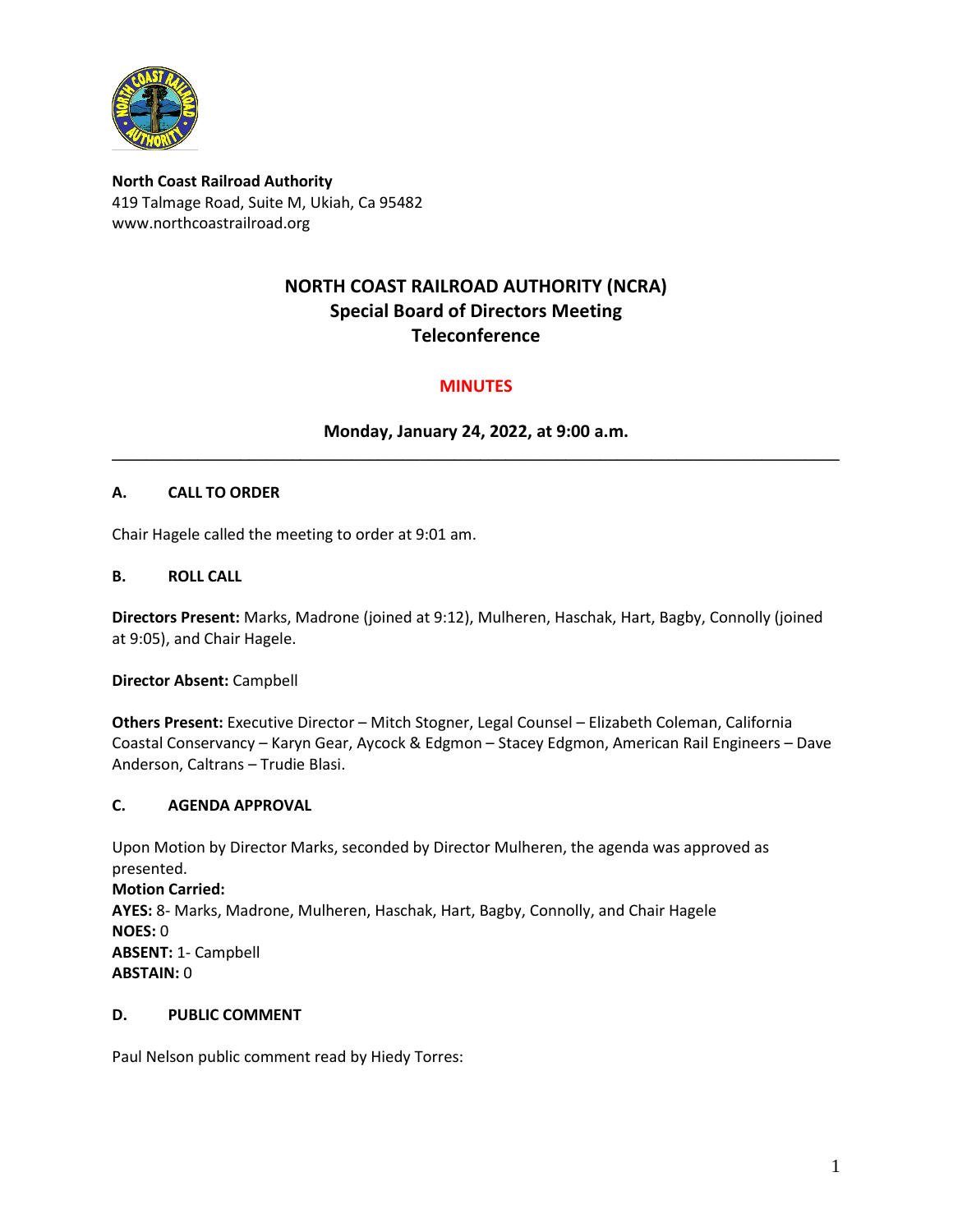I am Paul Nelson, a resident of Humboldt County. My address is (street address omitted from public record) Alton, Ca. My phone number is (phone number omitted from public record). I live adjacent to the north-south railroad tracks.

It is my understanding that the NCRA has been, or will be, directed to divest itself of all railroad assets, including rolling stock. One of those rolling stock assets is a railroad crane and flatcar, both located immediately south of the former Pacific Lumber Company mill in Scotia.

When the NCRA decides to divest itself of the crane and flatcar I am interested in purchasing them. If purchased, they would be relocated to my property in Alton and put on a permanent display, visible from Van Duzen Street.

### **E. INTRODUCTION – CALIFORNIA COASTAL CONSERVANCY – Karyn Gear**

The Board was introduced to Coastal Conservancy North Coast Regional Manager, Karyn Gear, and expressed appreciation to the California Coastal Conservancy for the numerous trail projects it has completed on the north coast and throughout California. The Board welcomed Karen aboard, who will become Project Manager for the GRTA when the transition under SB 69(McGuire) is final and work on the Great Redwood trail is initiated.

### **F. CONDUCT OF BUSINESS**

**1.** Discussion and Possible Action Regarding Resolution No. 2022-01 Making Findings and Continuing Determination to Conduct Meetings by Teleconference

#### **No Public Comment**

Upon Motion by Director Mulheren, seconded by Director Madrone Agenda Item F.1 was unanimously approved.

**Motion Carried: AYES:** 8- Marks, Madrone, Mulheren, Haschak, Hart, Bagby, Connolly, and Chair Hagele **NOES:** 0 **ABSENT:** 1- Campbell **ABSTAIN:** 0

**2.** Discussion and Possible Action Regarding Resolution No. 2022-02 Approving Amendments to the Agency Budget

#### **No Public Comment**

Upon Motion by Director Marks, seconded by Director Haschak Agenda Item F.2 was unanimously approved. **Motion Carried: AYES:** 8- Marks, Madrone, Mulheren, Haschak, Hart, Bagby, Connolly, and Chair Hagele **NOES:** 0 **ABSENT:** 1- Campbell **ABSTAIN:** 0

**3.** Discussion and Possible Action Regarding Approval of Amendments to the 2021-22 NCRA Overall Work Program

#### **No Public Comment**